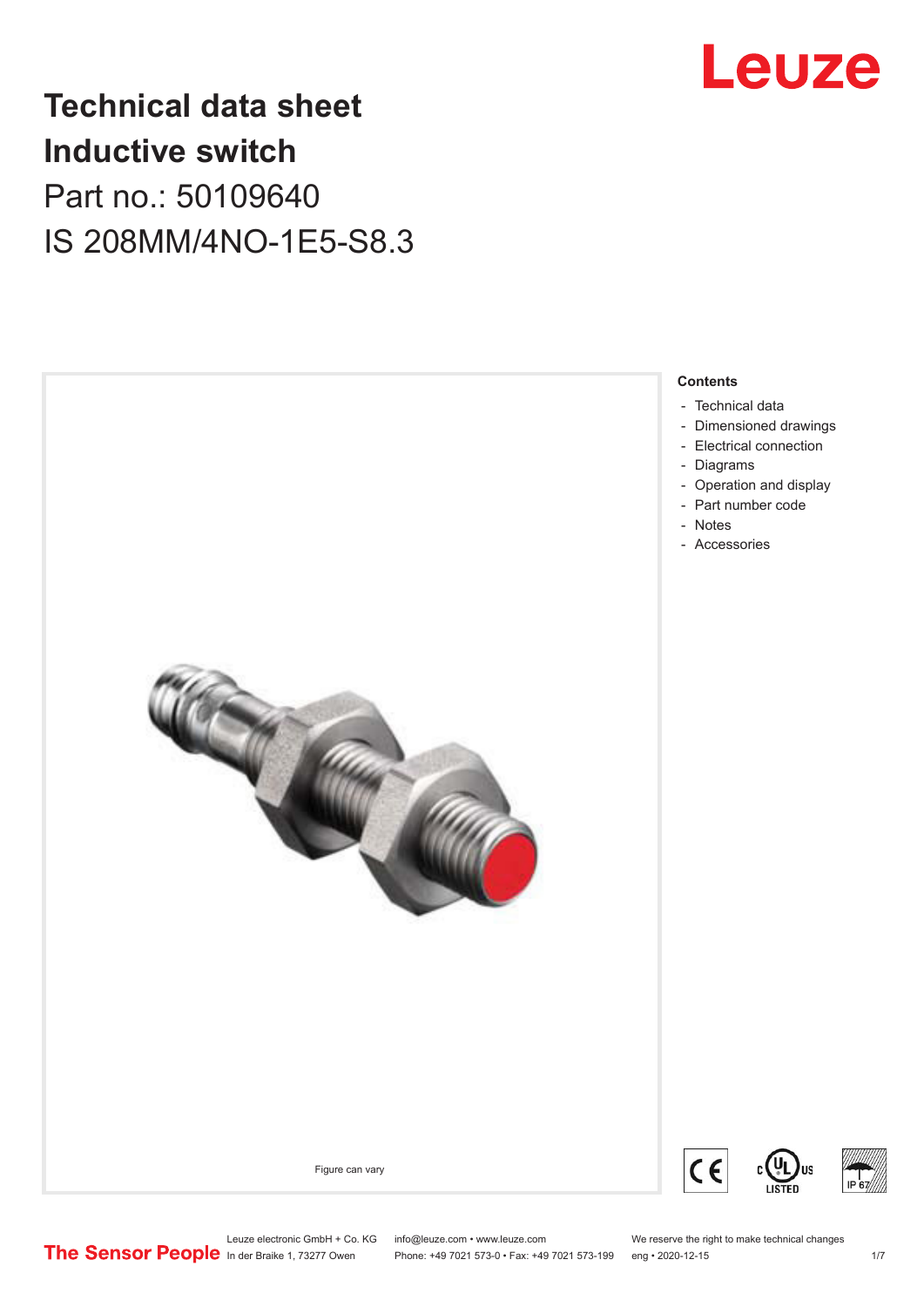## <span id="page-1-0"></span>**Technical data**

# Leuze

#### **Basic data**

| Series                                    | 208 |
|-------------------------------------------|-----|
| Typ. operating range limit S <sub>n</sub> | 1.5 |
| <b>Operating range S</b>                  |     |

#### **Characteristic parameters**

MTTF 900 years

#### **Electrical data**

|  | <b>Electrical data</b>               |                                                                                           |
|--|--------------------------------------|-------------------------------------------------------------------------------------------|
|  | Protective circuit                   | Inductive protection                                                                      |
|  |                                      | Polarity reversal protection                                                              |
|  |                                      | Short circuit protected                                                                   |
|  | Performance data                     |                                                                                           |
|  | Supply voltage U <sub>p</sub>        | 10  30 V, DC                                                                              |
|  | <b>Residual ripple</b>               | $0 20 \%$ , From $U_{\rm B}$                                                              |
|  | <b>Open-circuit current</b>          | $010$ mA                                                                                  |
|  | Temperature drift, max. (in % of S.) | 10 %, Over the entire operating<br>temperature range                                      |
|  | Repeatability, max. (in % of S.)     | 5 %, For $U_R$ = 20  30 V DC, ambient<br>temperature $T_a = 23 \degree C \pm 5 \degree C$ |
|  | <b>Switching hysteresis</b>          | 10%                                                                                       |
|  |                                      |                                                                                           |

1.5 mm

0 ... 1.2 mm

#### **Outputs**

**Number of digital switching outputs** 1 Piece(s)

| <b>Switching outputs</b>  |                    |  |
|---------------------------|--------------------|--|
| Voltage type              | DC.                |  |
| Switching current, max.   | 200 mA             |  |
| Residual current, max.    | $0.1 \text{ mA}$   |  |
| Voltage drop              | $\leq$ 2 V         |  |
| <b>Switching output 1</b> |                    |  |
| <b>Switching element</b>  | Transistor, PNP    |  |
| Switching principle       | NO (normally open) |  |

#### **Timing**

**Switching frequency** 5,000 Hz **Readiness delay** 32 ms

#### **Connection**

**Number of connections** 1 Piece(s)

| <b>Connection 1</b>       |                 |
|---------------------------|-----------------|
| <b>Function</b>           | Signal OUT      |
|                           | Voltage supply  |
| <b>Type of connection</b> | Connector       |
| <b>Thread size</b>        | M <sub>8</sub>  |
| <b>Type</b>               | Male            |
| <b>Material</b>           | Stainless steel |
| No. of pins               | $3 - pin$       |
| <b>Encoding</b>           | A-coded         |

#### **Mechanical data Design** Cylindrical **Thread size** M8 x 1 mm **Dimension (Ø x L)** 8 mm x 45 mm **Type of installation** Embedded **Housing material** Stainless steel **Stainless steel housing WA V2A Sensing face material** Plastic, Polyamide (PA 66) **Net weight** 12 g **Housing color** Red, RAL 3000 Silver **Type of fastening** Mounting thread Via optional mounting device **Standard measuring plate** 8 x 8 mm<sup>2</sup>, Fe360 **Operation and display Type of display** LED **Number of LEDs** 1 Piece(s) **Environmental data Ambient temperature, operation** -25 ... 70 °C **Ambient temperature, storage** -25 ... 70 °C **Certifications Degree of protection** IP 67 **Protection class** III **Certifications** c UL US **Test procedure for EMC in accordance**  IEC 61000-4-2 **with standard** IEC 61000-4-3 IEC 61000-4-4 Standards applied<br>
IEC 60947-5-2 **Correction factors Aluminum** 0.25 **Stainless steel 0.7 Copper** 0.2 **Brass** 0.35 **Fe360 steel** 1 **Classification**

| <b>Customs tariff number</b> | 85365019 |
|------------------------------|----------|
| eCl@ss 5.1.4                 | 27270101 |
| eCl@ss 8.0                   | 27270101 |
| eCl@ss 9.0                   | 27270101 |
| eCl@ss 10.0                  | 27270101 |
| eCl@ss 11.0                  | 27270101 |
| <b>ETIM 5.0</b>              | EC002714 |
| <b>ETIM 6.0</b>              | EC002714 |
| <b>ETIM 7.0</b>              | EC002714 |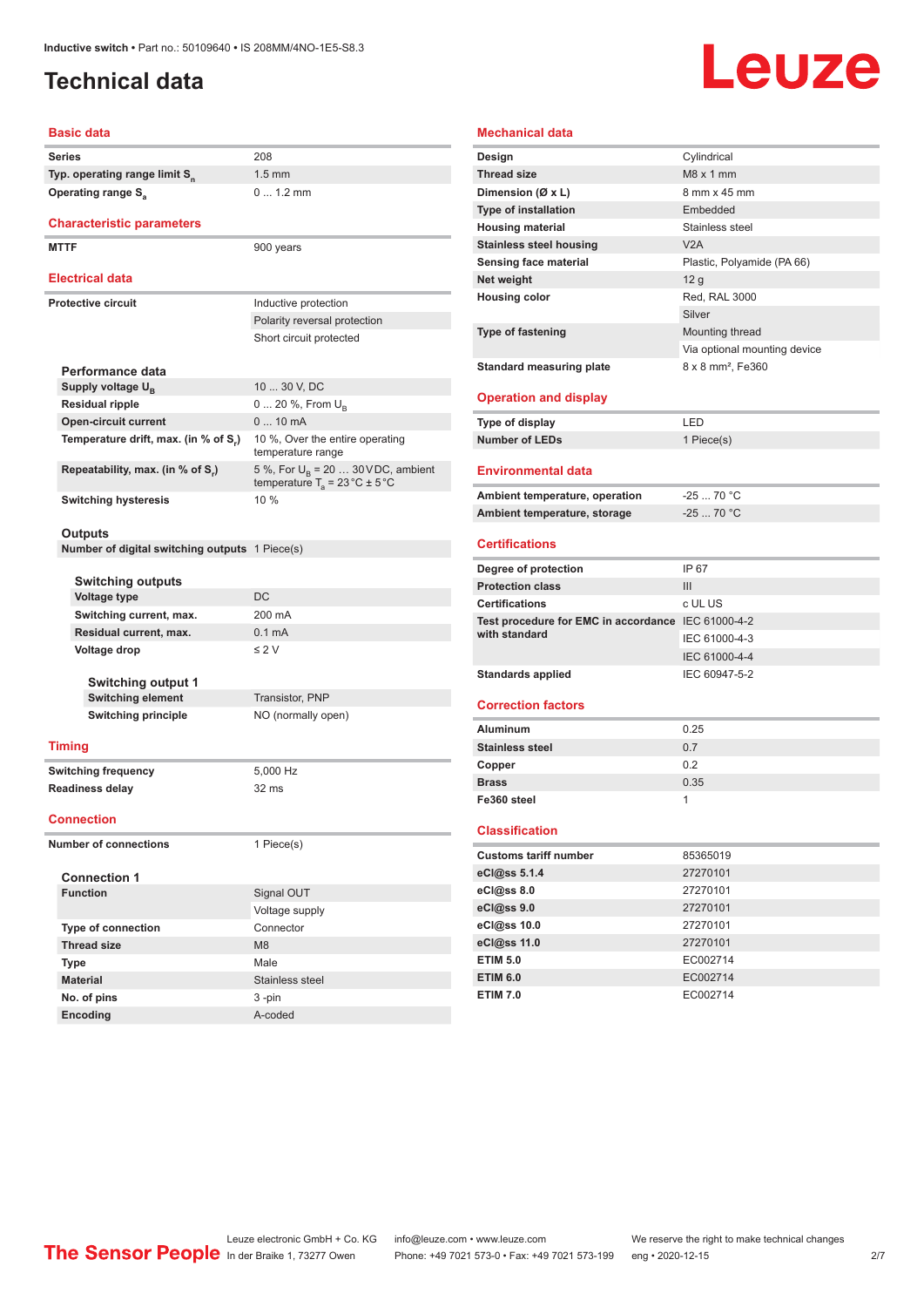<span id="page-2-0"></span>**Inductive switch •** Part no.: 50109640 **•** IS 208MM/4NO-1E5-S8.3

## **Dimensioned drawings**

All dimensions in millimeters





## **Electrical connection**

**Connection 1**

| <b>Function</b>           | Signal OUT      |
|---------------------------|-----------------|
|                           | Voltage supply  |
| <b>Type of connection</b> | Connector       |
| <b>Thread size</b>        | M <sub>8</sub>  |
| <b>Type</b>               | Male            |
| <b>Material</b>           | Stainless steel |
| No. of pins               | $3 - pin$       |
| Encoding                  | A-coded         |

#### **Pin Pin assignment**

| <b>PIII</b> | Pin assignment   |  |
|-------------|------------------|--|
|             | V+               |  |
| 3           | <b>GND</b>       |  |
| 4           | OUT <sub>1</sub> |  |
|             |                  |  |

4

Leuze

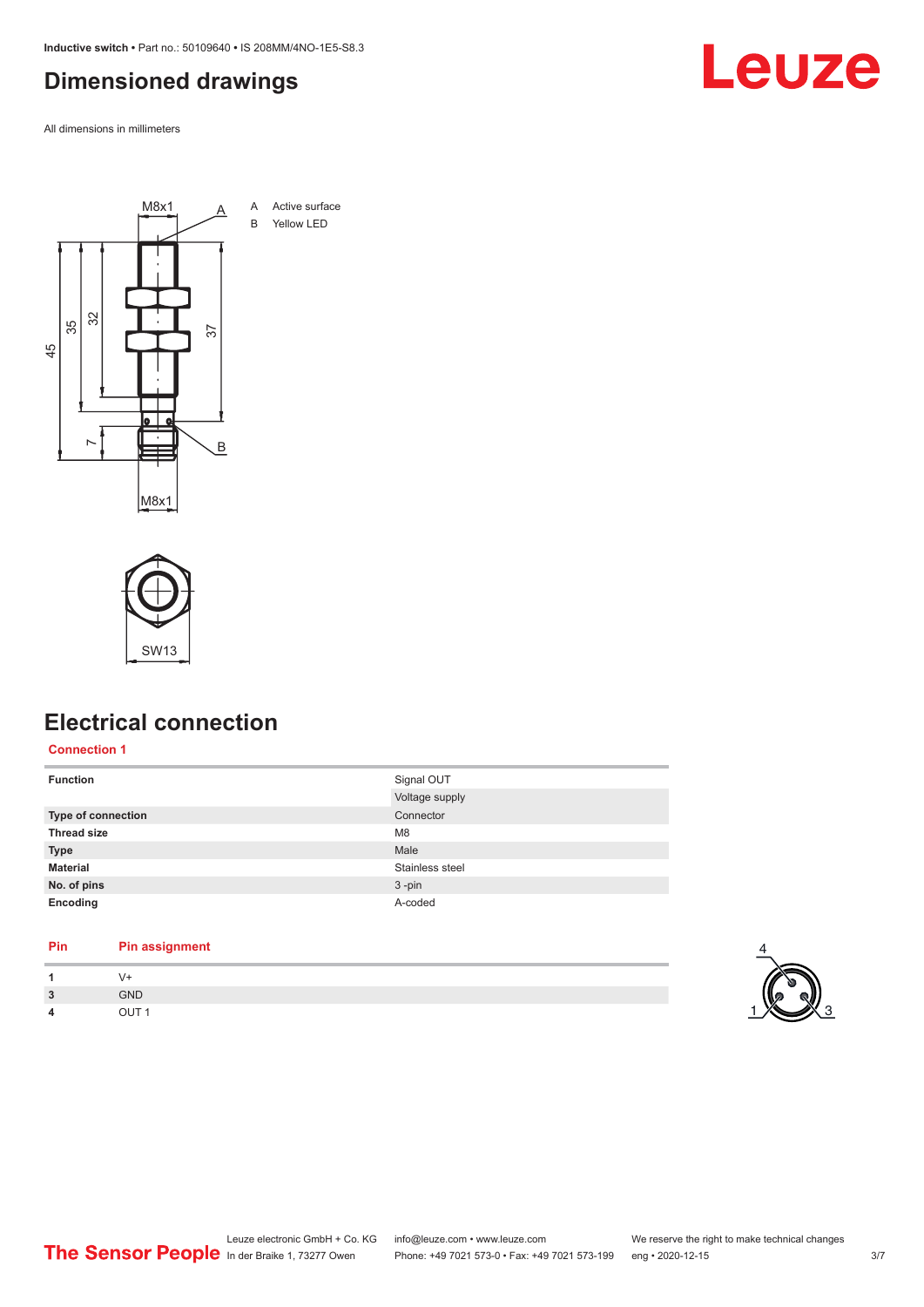### <span id="page-3-0"></span>**Diagrams**

## Leuze

#### Embedded installation



Types with  $S_n = 1.5$  mm



- a Inductive switch
- b Standard measuring plate

## **Operation and display**

ರ

≥ 3S<sup>n</sup>

ರ∥



**1 1** Switching output/switching state Switching output/switching state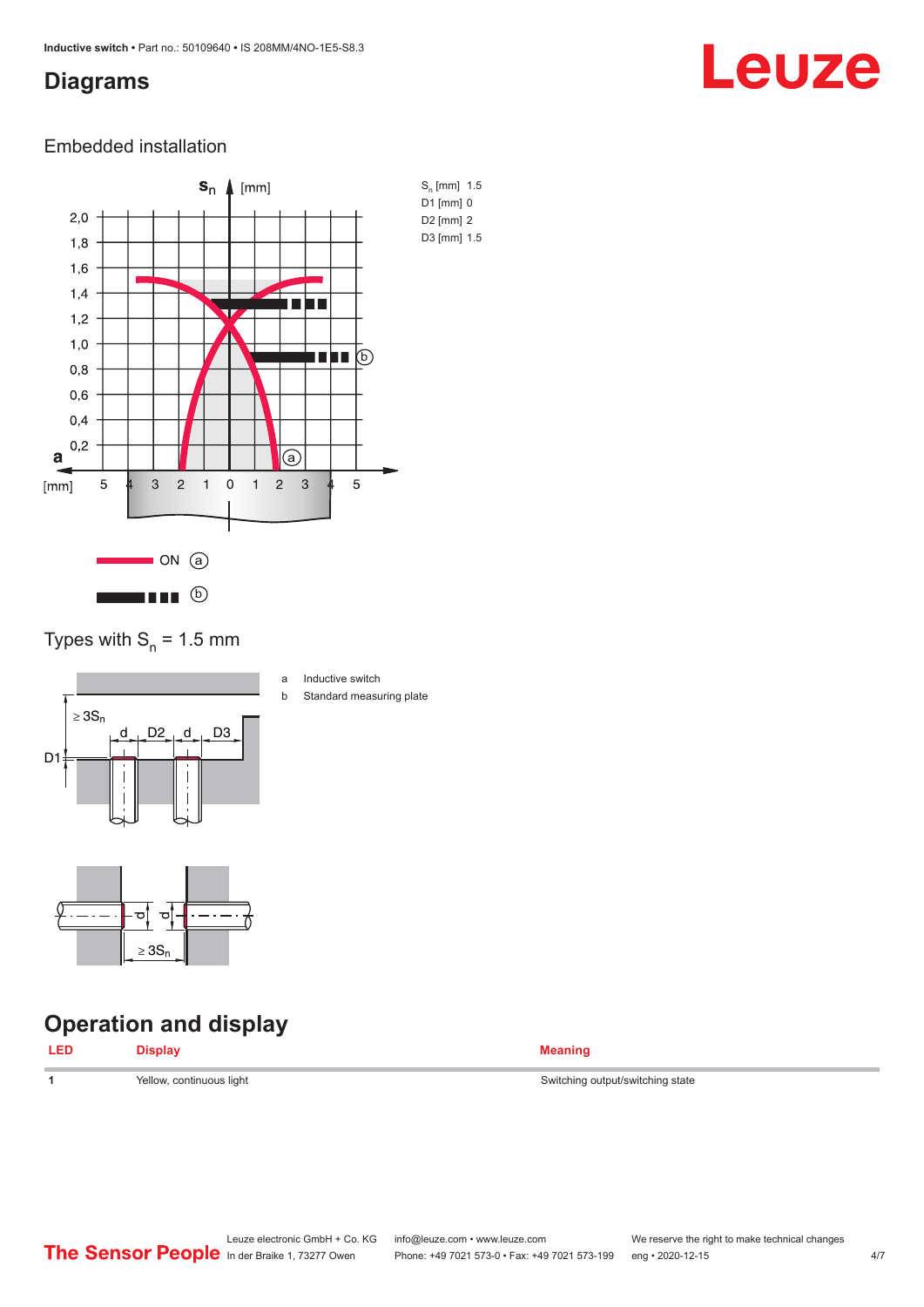### <span id="page-4-0"></span>**Part number code**

Part designation: **ISX YYY ZZ/AAA.BB-CCC-DDD-DDD**



| <b>ISX</b> | Operating principle / construction<br>IS: inductive switch, standard design<br>ISS: inductive switch, short construction                                                                                                                                                                                                                                                                                                                                                                                                                                                                                                                                                                                                                                                                                                                                                                                                                                                                                                                                                                                                                                                                                                                                                                                                                                                                                                                                                                          |
|------------|---------------------------------------------------------------------------------------------------------------------------------------------------------------------------------------------------------------------------------------------------------------------------------------------------------------------------------------------------------------------------------------------------------------------------------------------------------------------------------------------------------------------------------------------------------------------------------------------------------------------------------------------------------------------------------------------------------------------------------------------------------------------------------------------------------------------------------------------------------------------------------------------------------------------------------------------------------------------------------------------------------------------------------------------------------------------------------------------------------------------------------------------------------------------------------------------------------------------------------------------------------------------------------------------------------------------------------------------------------------------------------------------------------------------------------------------------------------------------------------------------|
| <b>YYY</b> | <b>Series</b><br>203: series with Ø 3 mm<br>204: series with $\varnothing$ 4 mm<br>205: series with M5 x 0.5 external thread<br>206: series with $\varnothing$ 6.5 mm<br>208: series with M8 x 1 external thread<br>212: series with M12 x 1 external thread<br>218: series with M18 x 1 external thread<br>230: series with M30 x 1.5 external thread<br>240: series in cubic design<br>244: series in cubic design<br>255: series with 5 x 5 mm <sup>2</sup> cross section<br>288: series with 8 x 8 mm <sup>2</sup> cross section                                                                                                                                                                                                                                                                                                                                                                                                                                                                                                                                                                                                                                                                                                                                                                                                                                                                                                                                                              |
| ZZ         | Housing / thread<br>MM: metal housing (active surface: plastic) / metric thread<br>FM: full-metal housing (active surface: stainless steel AISI 316L) / metric thread<br>MP: metal housing (active surface: plastic) / smooth (without thread)                                                                                                                                                                                                                                                                                                                                                                                                                                                                                                                                                                                                                                                                                                                                                                                                                                                                                                                                                                                                                                                                                                                                                                                                                                                    |
| <b>AAA</b> | Output current / supply<br>4NO: PNP transistor, NO contact<br>4NC: PNP transistor, NC contact<br>2NO: NPN transistor, NO contact<br>2NC: NPN transistor, NC contact<br>1NO: relay, NO contact / AC/DC<br>1NC: relay, NC contact / AC/DC<br>44: 2 PNP transistor switching outputs, antivalent (NO + NC)<br>22: 2 NPN transistor switching outputs, antivalent (NO + NC)                                                                                                                                                                                                                                                                                                                                                                                                                                                                                                                                                                                                                                                                                                                                                                                                                                                                                                                                                                                                                                                                                                                           |
| BB         | <b>Special equipment</b><br>n/a: no special equipment<br>5F: food version<br>5: housing material V2A (1.4305, AISI 303)                                                                                                                                                                                                                                                                                                                                                                                                                                                                                                                                                                                                                                                                                                                                                                                                                                                                                                                                                                                                                                                                                                                                                                                                                                                                                                                                                                           |
| <b>CCC</b> | Measurement range / type of installation<br>1E0: typ. range limit 1.0 mm / embedded installation<br>1E5: typ. range limit 1.5 mm / embedded installation<br>2E0: typ. range limit 2.0 mm / embedded installation<br>3E0: typ. range limit 3.0 mm / embedded installation<br>4E0: typ. range limit 4.0 mm / embedded installation<br>5E0: typ. range limit 5.0 mm / embedded installation<br>6E0: typ. range limit 6.0 mm / embedded installation<br>8E0: typ. range limit 8.0 mm / embedded installation<br>10E: typ. range limit 10.0 mm / embedded installation<br>12E: typ. range limit 12.0 mm / embedded installation<br>15E: typ. range limit 15.0 mm / embedded installation<br>20E: typ. range limit 20.0 mm / embedded installation<br>22E: typ. range limit 22.0 mm / embedded installation<br>2N5: typ. range limit 2.5 mm / non-embedded installation<br>4N0: typ. range limit 4.0 mm / non-embedded installation<br>8N0: typ. range limit 8.0 mm / non-embedded installation<br>10N: typ. range limit 10.0 mm / non-embedded installation<br>12N: typ. range limit 12.0 mm / non-embedded installation<br>14N: typ. range limit 14.0 mm / non-embedded installation<br>15N: typ. range limit 15.0 mm / non-embedded installation<br>20N: typ. range limit 20.0 mm / non-embedded installation<br>22N: typ. range limit 22.0 mm / non-embedded installation<br>25N: typ. range limit 25.0 mm / non-embedded installation<br>40N: typ. range limit 40.0 mm / non-embedded installation |
| <b>DDD</b> | <b>Electrical connection</b><br>n/a: cable, standard length 2000 mm<br>S12: M12 connector, 4-pin, axial<br>200-S12: cable, length 200 mm with M12 connector, 4-pin, axial<br>200-S8.3: cable, length 200 mm with M8 connector, 3-pin, axial<br>S8.3: M8 connector, 3-pin, axial<br>005-S8.3: cable, length 500 mm with M8 connector, 3-pin, axial<br>050: cable, standard length 5000 mm, 3-wire                                                                                                                                                                                                                                                                                                                                                                                                                                                                                                                                                                                                                                                                                                                                                                                                                                                                                                                                                                                                                                                                                                  |

**Note**

 $\%$  A list with all available device types can be found on the Leuze website at www.leuze.com.

In der Braike 1, 73277 Owen Phone: +49 7021 573-0 • Fax: +49 7021 573-199 eng • 2020-12-15

Leuze electronic GmbH + Co. KG info@leuze.com • www.leuze.com We reserve the right to make technical changes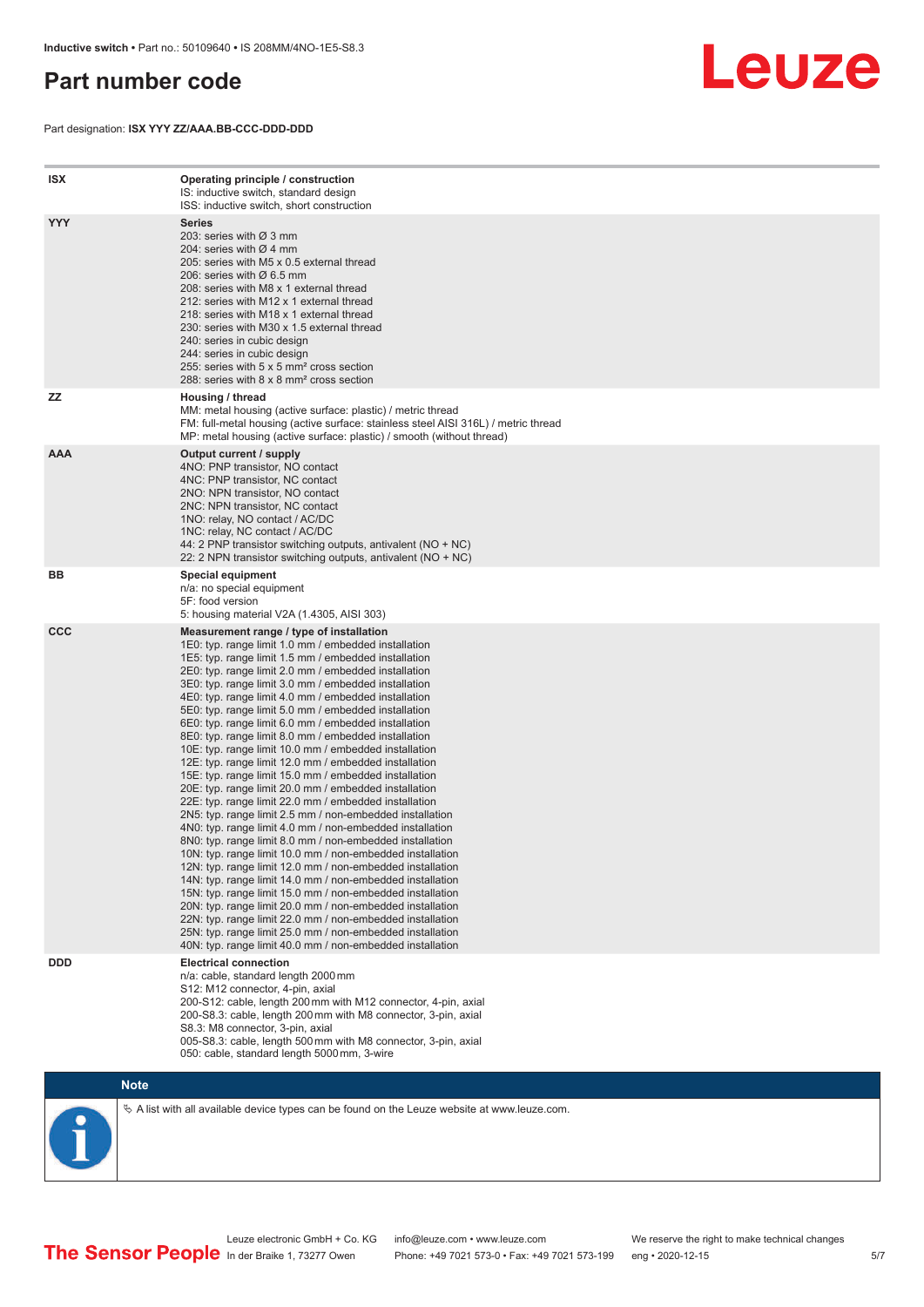### <span id="page-5-0"></span>**Notes**

| ١ | Observe intended use! |  |  |
|---|-----------------------|--|--|
|---|-----------------------|--|--|

 $\%$  This product is not a safety sensor and is not intended as personnel protection.

 $\&$  The product may only be put into operation by competent persons.

 $\%$  Only use the product in accordance with its intended use.



#### **Accessories**

## Connection technology - Connection cables

|        | Part no. | <b>Designation</b> | <b>Article</b>   | <b>Description</b>                                                                                                                               |
|--------|----------|--------------------|------------------|--------------------------------------------------------------------------------------------------------------------------------------------------|
| E<br>F | 50130842 | KD U-M8-3A-P1-020  | Connection cable | Connection 1: Connector, M8, Axial, Female, 3-pin<br>Connection 2: Open end<br>Shielded: No<br>Cable length: 2,000 mm<br>Sheathing material: PUR |
| E<br>F | 50130844 | KD U-M8-3A-P1-050  | Connection cable | Connection 1: Connector, M8, Axial, Female, 3-pin<br>Connection 2: Open end<br>Shielded: No<br>Cable length: 5,000 mm<br>Sheathing material: PUR |

## Mounting technology - Other

| Part no. | <b>Designation</b> | <b>Article</b> | <b>Description</b>                                                                                                                                                                                                                                                            |
|----------|--------------------|----------------|-------------------------------------------------------------------------------------------------------------------------------------------------------------------------------------------------------------------------------------------------------------------------------|
| 50132727 | AC D08M-CS         | Clamp          | Diameter, inner: 8 mm<br>Design of mounting device: Mounting clamp<br>Fastening, at system: Screw type, Through-hole mounting<br>Mounting bracket, at device: insertable, Clampable with limit stop<br>Type of mounting device: Clampable, With limit stop<br>Material: Metal |
| 50111497 | <b>MC 008K</b>     | Clamp          | Diameter, inner: 8 mm<br>Design of mounting device: Mounting clamp<br>Fastening, at system: Through-hole mounting<br>Mounting bracket, at device: Clampable<br>Type of mounting device: Rigid<br>Material: Plastic                                                            |

Leuze